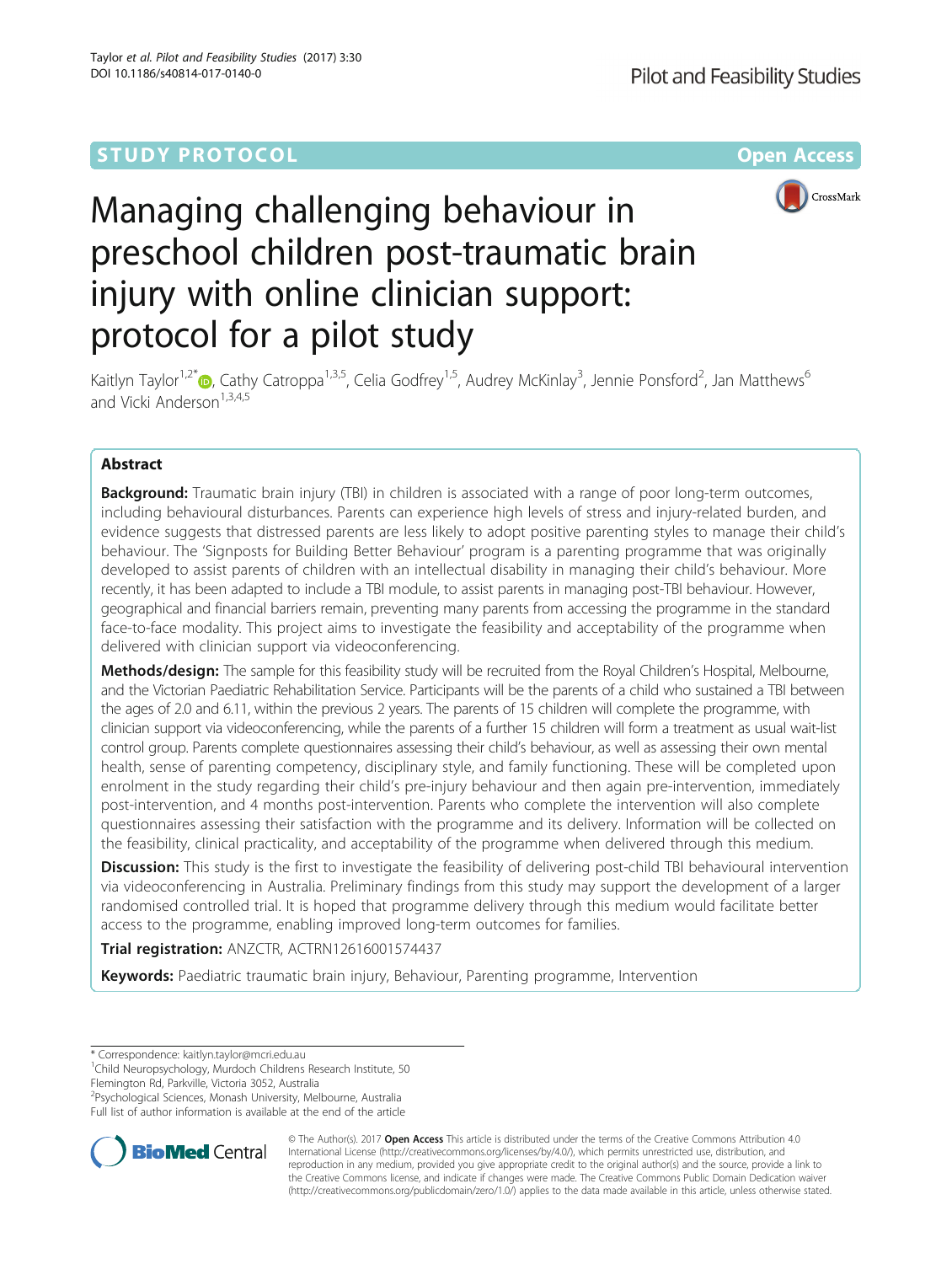# Background

#### Child behavioural outcomes post-TBI

Paediatric traumatic brain injury (TBI) is a leading cause of disease burden in young children [[1](#page-7-0)] and is associated with a range of poor psychological outcomes [[2\]](#page-7-0). This includes post-injury behaviour changes [\[3](#page-7-0)], which can include excessive externalising behaviour, where the child demonstrates aggression, non-compliance, and irritability [\[4, 5](#page-7-0)]. The child may also exhibit poor selfregulation [[6\]](#page-7-0) and behave inappropriately in social settings [\[7](#page-7-0), [8\]](#page-7-0). Internalising behaviours may also be present, in which the child is withdrawn and anxious [\[3](#page-7-0)], and parents may report personality changes [\[9\]](#page-7-0).

The prevalence of such changes have been documented in 36% of severe TBI cases and 22% of moderate TBI cases [[10\]](#page-7-0). Research also suggests that young children who experience a mild TBI requiring inpatient care are more likely to have behaviour problems than their uninjured peers [[11\]](#page-7-0). Indeed, Catroppa and colleagues [[12\]](#page-7-0) showed that behaviour problems can emerge regardless of injury severity. These changes have been demonstrated to emerge early post-injury and increase over time [\[10\]](#page-7-0) and may persist in the long-term [\[10](#page-7-0), [11](#page-7-0)]. Behaviour disturbances post-injury have the potential to set individuals on a poor long-term trajectory, which may include difficulties in the classroom [\[10](#page-7-0)], anti-social behaviour [\[4](#page-7-0)], and increased risk of criminality [\[13](#page-7-0)]. Thus, problematic behaviour post-TBI is an outcome which requires attention and cannot be assumed to resolve without intervention.

# Parent outcomes when caring for a child post-TBI

Parental stress and family burden are also elevated following a child TBI. More specifically, behaviour disturbances post-TBI have been demonstrated to relate to higher parent distress and greater injury-related family burden [\[10](#page-7-0)]. Evidence suggests that this relationship is bi-directional, where parental distress, and mental health more generally, also uniquely predicts child behaviour problems [[14\]](#page-7-0). Parents exhibiting greater distress are suggested to be less likely to adopt positive parenting styles to manage their child's behaviour [[15\]](#page-7-0). Relatedly, poorer parental communication [\[16](#page-7-0)] and disciplinary practices [[17](#page-7-0)] relate to poorer post-TBI outcomes. Therefore, interventions which aim to reduce parent distress, and improve parental disciplinary styles and family functioning, may be particularly beneficial in improving post-paediatric TBI behaviour.

#### The Signposts for Building Better Behaviour programme

'Signposts for Building Better Behaviour' (Signposts) is an intervention programme initially developed to assist parents in managing challenging behaviours in children with intellectual disability [[18\]](#page-7-0), with the additional aim

of decreasing parent distress and increasing their sense of competence in managing their child's behaviour. Signposts is a manualised programme in which parents read modules, watch videos, and complete homework exercises. Drawing on principles from behavioural therapies such as positive behaviour support, the programme aims to teach parents to conduct a functional analysis of a target behaviour, then design and implement an intervention to replace this behaviour with more desirable behaviour. The role of the Signposts therapist is to reiterate key messages from the module, answer any questions that the parent may have, and troubleshoot homework difficulties. The programme was designed to be delivered in a variety of modes of delivery, including a group format, as well as with clinician support via telephone, or in a self-directed manner (i.e. without the support of a clinician). However, research has suggested that those who receive support from a clinician during the programme are more likely to successfully complete the full programme [\[19](#page-7-0)].

Signposts has more recently been adapted to be relevant for parents of children with a TBI, with the inclusion of an additional paediatric TBI psycho-education module [\[20\]](#page-7-0). The modified programme was found to have high levels of consumer satisfaction for the parents of children with a TBI, who found the modules and the skills taught to be relevant and useful [[21\]](#page-7-0). Parents reported significant reductions in challenging child behaviours, as well as significant reductions in dysfunctional parenting practices, stress, and family burden, when completing the programme through both group support and telephone support practices [\[22\]](#page-7-0). Evidence suggests good maintenance of these effects in the longterm post-intervention [[23\]](#page-7-0).

# The use of technology in delivering health interventions

Electronic health services, or 'eHealth', commonly refer to the 'use of information technology in the delivery of health care' [\[24](#page-7-0)]. Several studies report efficacy in the use of eHealth as a medium for delivering post-TBI behaviour interventions to families, including research utilising psycho-education and web-based family-oriented therapy, with associated improvements in caregiver distress [\[25](#page-7-0)–[27](#page-7-0)].

The use of the Internet to deliver therapy for postpaediatric TBI behavioural disturbance has many benefits. Videoconferencing may be beneficial as parents would not require transport or childcare and could potentially avoid time taken from work to attend faceto-face therapy sessions [\[28](#page-7-0)]. Paediatric TBI causes a considerable degree of financial strain for families [\[29](#page-7-0)], and any method for alleviating this strain is worth investigating. Furthermore, the risk of sustaining a paediatric TBI is increased for those who live in remote areas [\[30](#page-7-0)],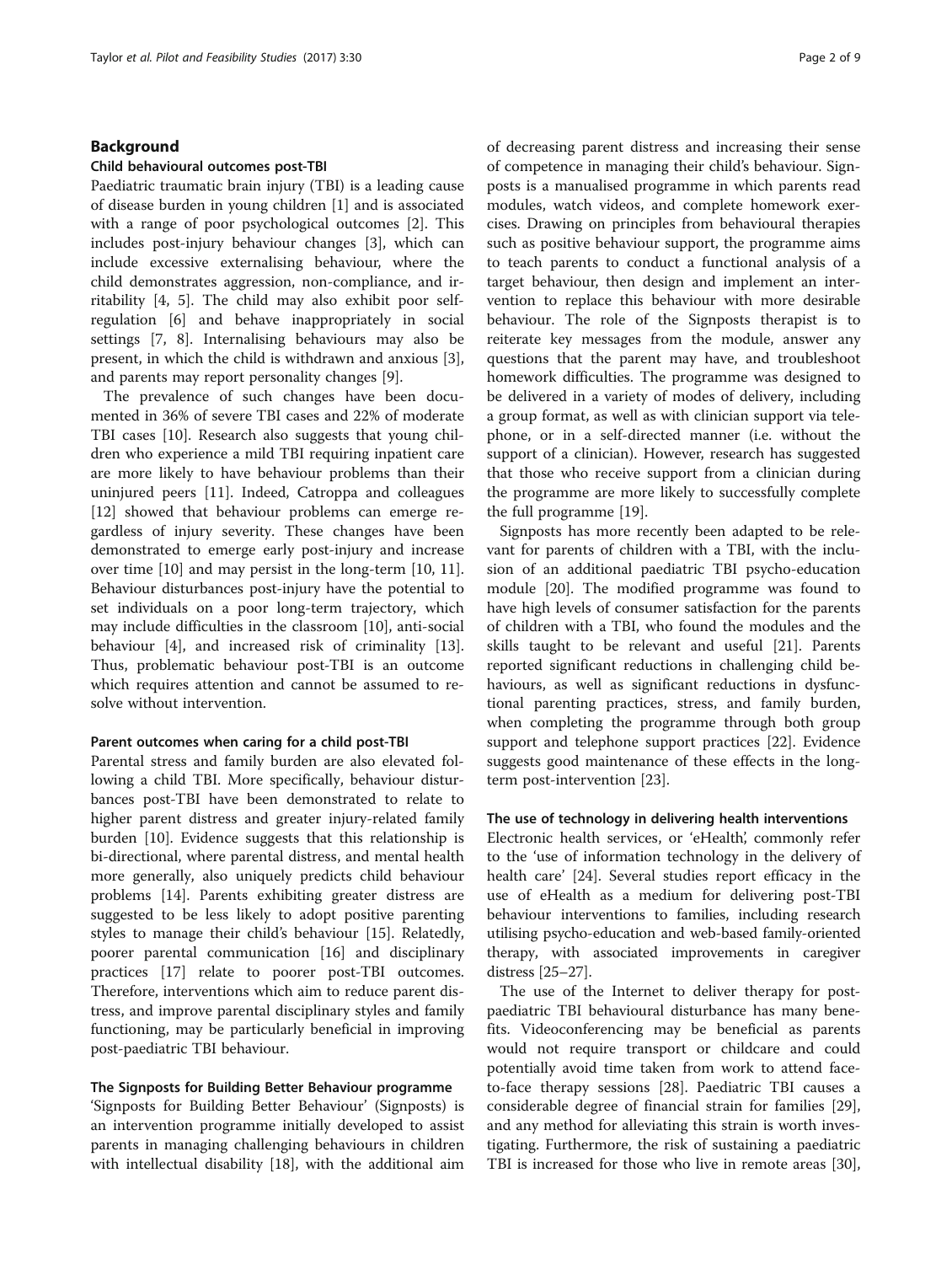highlighting the need to increase access to interventions for those who live far from rehabilitative services.

While receiving telephone support for post-TBI rehabilitation can assist in removing some of these socioeconomic and geographical barriers, videoconferencing has several additional benefits [[31\]](#page-7-0). Video technology means improved ability to detect non-verbal cues and provides an opportunity for including more than just one parent in the session. It enables shared viewing of programme materials such as videos, graphics, and homework exercises—none of which is possible via a traditional telephone. While videoconferencing is relatively new to post-paediatric TBI care, research in the related area of mental health intervention reports that videoconferencing has a comparable level of efficacy when compared to standard face-to-face delivery. For example, one randomised controlled trial comparing therapy across these modes of delivery found that posttherapy, 74.3% of patients treated via videoconferencing showed a reliable improvement in symptoms, compared to 75% when treated face to face [[32](#page-7-0)]. Further, researchers have found there to be no significant difference between the two modes of delivery regarding the quality of the therapeutic alliance when rated by the client ( $p = 0.53$ ) or the therapist  $(p = 0.60)$ , or regarding client ratings of service satisfaction ( $p = 0.77$ ) [\[33\]](#page-7-0). Several studies have reported that videoconferencing is more cost effective than standard face-to-face care delivery [\[34\]](#page-7-0).

#### Study aims

The primary aim of the current study is to investigate the feasibility and acceptability of conducting Signposts with videoconferencing as the mode of clinician support. In particular, this study intends to investigate this in families where the child sustained the TBI in early childhood, an age group that may be particularly prone to post-TBI poor outcomes [[35](#page-7-0)–[37\]](#page-7-0) but, to date, has been relatively neglected with minimal attention directed to development of age-appropriate evidence-based interventions targeting behaviour problems.

More specifically, the study objectives are to:

- 1. Investigate the feasibility of delivering the programme with clinician support via videoconferencing, with the goal of developing a larger RCT. This will be investigated with the collection of data on sample retention rates, participant programme adherence, and duration to reach target sample size.
- 2. Collect information to inform on the clinical practicality of delivery through this medium, including the duration of videoconference sessions, rate of technology difficulties that cause disruption to sessions, and the time frame for programme completion (in weeks).
- 3. Explore the acceptability of the programme when delivered through this medium, with completion of a consumer satisfaction survey, as well as by enquiring on the participant's comfort with using the technology. It is expected that, consistent with programme delivery through different modalities, the programme will have a high level of consumer satisfaction in this population when delivered with clinician support via videoconferencing.
- 4. Explore preliminary clinical outcomes across those who completed the programme compared with those on a wait-list, in order to inform likely efficacy estimates for a fully powered RCT. Primary measures will assess child behaviour, while secondary outcome measures will assess parent distress, parenting disciplinary style, parenting sense of competency, and family functioning. These will be measured using questionnaires considered standard for research involving the Signposts programme (see, for example, Woods and colleagues [\[23](#page-7-0)]). It is expected that those who complete Signposts will report reductions in post-TBI child behaviour problems, parental distress, and dysfunctional parenting, while increasing family functioning and parental sense of competency.

# Methods/design

# Overall study design

The current pilot study employs a two-arm, parallel non-randomised design, in which a treatment as usual wait-list group is compared with a group in which the 'Signposts' programme is completed with clinician support via videoconferencing (see Fig. [1\)](#page-3-0). The wait-list group may access any therapies or treatments considered standard treatment for a paediatric TBI.

Data will be collected at four time points: (i) preinjury functioning at the time of enrolment in the study and then (ii) pre-intervention, (iii) immediately postintervention, and (iv) at the 4-month follow-up postintervention. Data collected from those who complete the intervention will be compared with data collected at equivalent time points from a wait-list control group. This study has been granted ethics approval by the Human Research Ethics Committee of the Royal Children's Hospital, Melbourne.

# Participants

Participants are the primary caregivers (herein referred to as parents) of at least one child who has sustained a TBI within the prior 2 years. Children aged 2.0–6.11 at the time of injury, who sustained mild, moderate, or severe injuries, will be eligible to participate.

Inclusion criteria for the current study are that medical records suggest that parents and children have sufficient English skills, that the child has no prior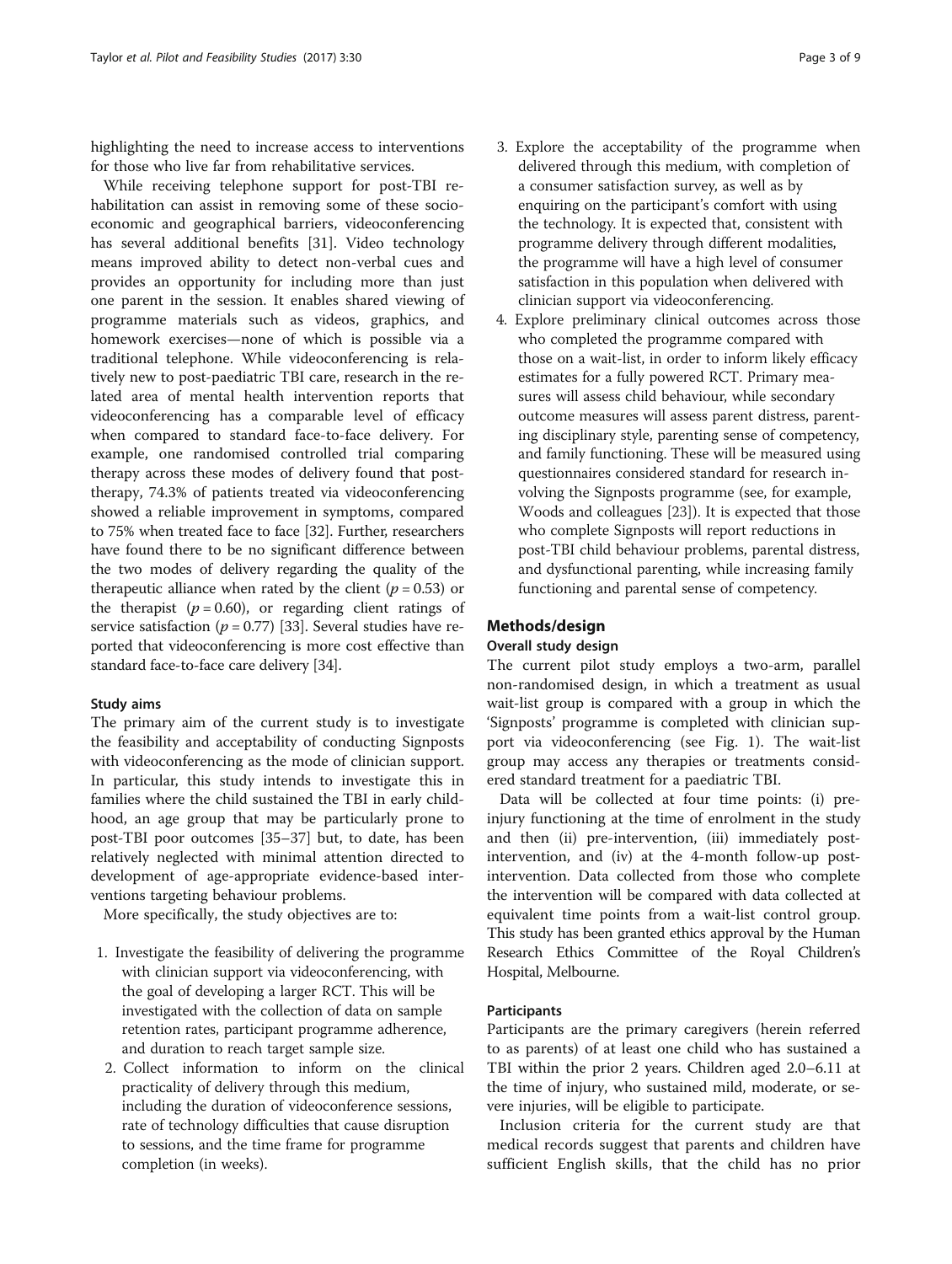history of neurological or developmental disorder, no diagnosed severe psychiatric disorder in the parent, and no documented evidence that the TBI was nonaccidental.

In keeping with previous research [[38\]](#page-7-0), TBI will be classified by injury severity (mild, moderate, or severe). For young children, these categories are largely based on scores on the Paediatric Glasgow Coma Scale (GCS) [[39\]](#page-7-0), which provides ratings of the depth and/or duration of altered consciousness post-injury. As an adaptation to the initial scale devised for use in adults [\[40](#page-7-0)], GCS is instead rated in young children by recording behavioural rather than verbal responses. Scores are assigned on a scale of 3–15, where 3 indicates no verbal, motor, or visual responsiveness to stimuli, and 15 indicates full responsiveness.

Classifications of injury severity are made according to the following criteria:

- (i) Mild: GCS 13–15, no evidence of mass lesion on CT/MRI and no neurological deficits
- (ii) Moderate: GCS 9–12, mass lesion or other evidence of specific injury on CT/MRI and/or neurological impairment

<span id="page-3-0"></span>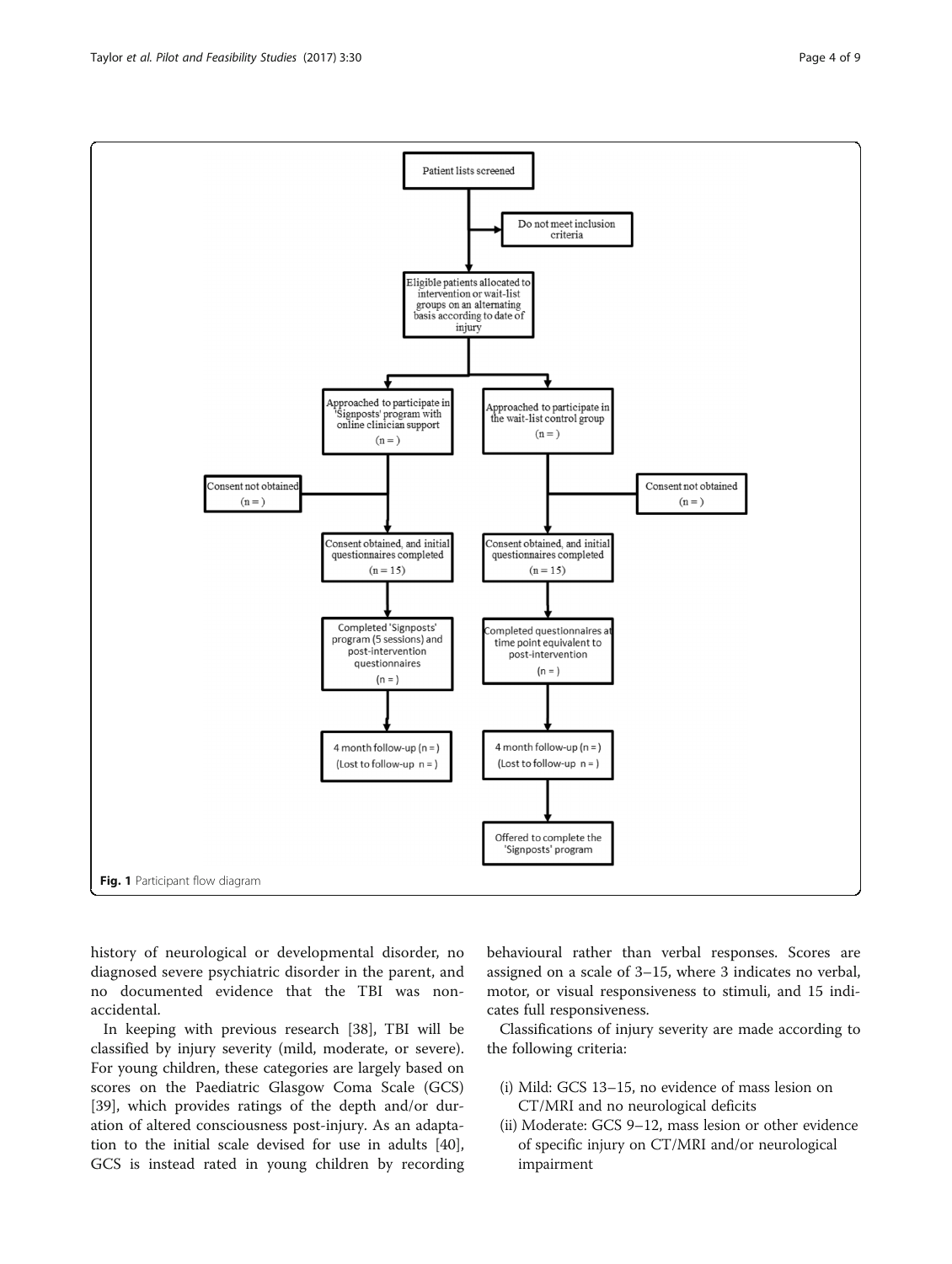(iii)Severe: GCS 3–8, mass lesion or other evidence of specific injury on CT/MRI and/or neurological impairment

# Measures

# Injury and demographic variables

Injury and medical characteristics of the injured child are obtained, including lowest GCS, length of coma, neuroimaging abnormalities, injury aetiology, family structure, ethnicity, parental education, and parental occupation. Social adversity is calculated based on the Social Risk Index (SRI), which is comprised of six aspects of social status and provides an aggregate score, where a score of 0 or 1 denotes low social adversity, and a score of >2 denotes high social adversity [[41\]](#page-7-0).

#### Child behavioural outcomes

The pre-morbid, pre-intervention, and post-intervention behavioural functioning of the children is determined using the Child Behavior Checklist (CBCL) [[42\]](#page-7-0). Two versions of the CBCL will be used. The preschool version of the CBCL is a standardised 100-item questionnaire, which was designed for use on children aged 1.5–5, while the school-aged version is a 113-item questionnaire designed for use on children aged 6–18. The age-appropriate version will be completed by the caregiver regarding their child's behaviour. The current study used the three summary scores for analysis (total, internalising and externalising behaviour scales). T scores are derived for these scales  $(M = 50, SD = 10)$ , where a T score greater than or equal to 60 denotes behaviour falling in the clinically significant range.

# Family outcomes

Family functioning will be assessed with the self-report McMaster Family Assessment Device (FAD) [[43, 44](#page-7-0)]. The 12-item summary scale, FAD-General Functioning (FAD-GF), will be used for analysis. High family dysfunction is indicated by a mean FAD-GF score >2.17 [[45](#page-7-0)].

#### Parental functioning

Parental psychological distress will be measured using the Depression Anxiety Stress Scales (DASS) [[46\]](#page-7-0). The DASS is a 42-item self-report inventory designed to measure the negative emotional states of depression, anxiety, and stress. Symptom levels on each subscale are categorised as falling in the normal, mild, moderate, severe, and extremely severe range according to the criteria outlined in Table 1.

The total for each subscale will be used for analysis in the current study.

The Parenting Scale (PS) will be used to measure different styles of disciplinary practices [[47](#page-7-0)]. The PS is a 30-item questionnaire that yields three measures of

|          | Table 1 Subscale severity criteria for the DASS |            |         |
|----------|-------------------------------------------------|------------|---------|
| Savarity |                                                 | Denression | Anviety |

| Severity         | Depression | Anxiety   | <b>Stress</b> |
|------------------|------------|-----------|---------------|
| Normal           | $() - 9$   | $0 - 7$   | $0 - 14$      |
| Mild             | $10 - 13$  | $8 - 9$   | $15 - 18$     |
| Moderate         | $14 - 20$  | $10 - 14$ | $19 - 25$     |
| Severe           | $21 - 27$  | $15 - 19$ | $26 - 33$     |
| Extremely severe | $28+$      | $20+$     | $34+$         |
|                  |            |           |               |

Lovibond and Lovibond [\[46\]](#page-7-0)

dysfunctional disciplinary styles in parents: laxness, overreactivity, and verbosity. A total dysfunctional disciplinary style score can be calculated where lower scores reflect better parenting. This score will be used for analysis in the current study.

The Parenting Sense of Competence Scale (PSOC) will be used to measure the parent's self-reported competency and satisfaction in their parenting [[48\]](#page-8-0). The scale consists of 16 items, from which two dimensions can be derived, reflecting satisfaction with their parenting role and sense of self-efficacy in the parenting role. Total scores across these two dimensions will be used for analysis, with higher scores reflecting greater satisfaction and efficacy.

# Programme satisfaction

Parent satisfaction with the Signposts programme, and its delivery, will be measured using the nine-item Consumer Satisfaction Scale (CSS), which was developed for the purpose of investigating satisfaction with the Signposts programme [\[18\]](#page-7-0). Items on this measure are recorded on a five-point Likert scale, in which participants indicate their level of agreement with a statement about their experience with the programme, from 'Strongly Disagree' to 'Strongly Agree'.

# Procedure

#### Recruitment

Eligible parents are identified by clinicians working in relevant departments at the Royal Children's Hospital and the Victorian Paediatric Rehabilitation Service in Melbourne. Parents will then be allocated to either the intervention or wait-list control group on an alternating basis according to date of injury.

Recruitment letters will be mailed to parents, introducing the study and inviting them to participate. Parents are provided with information statements and sign the consent form should they wish to participate. Parents who do not accept or decline participation within 2 weeks will be followed up with a phone call.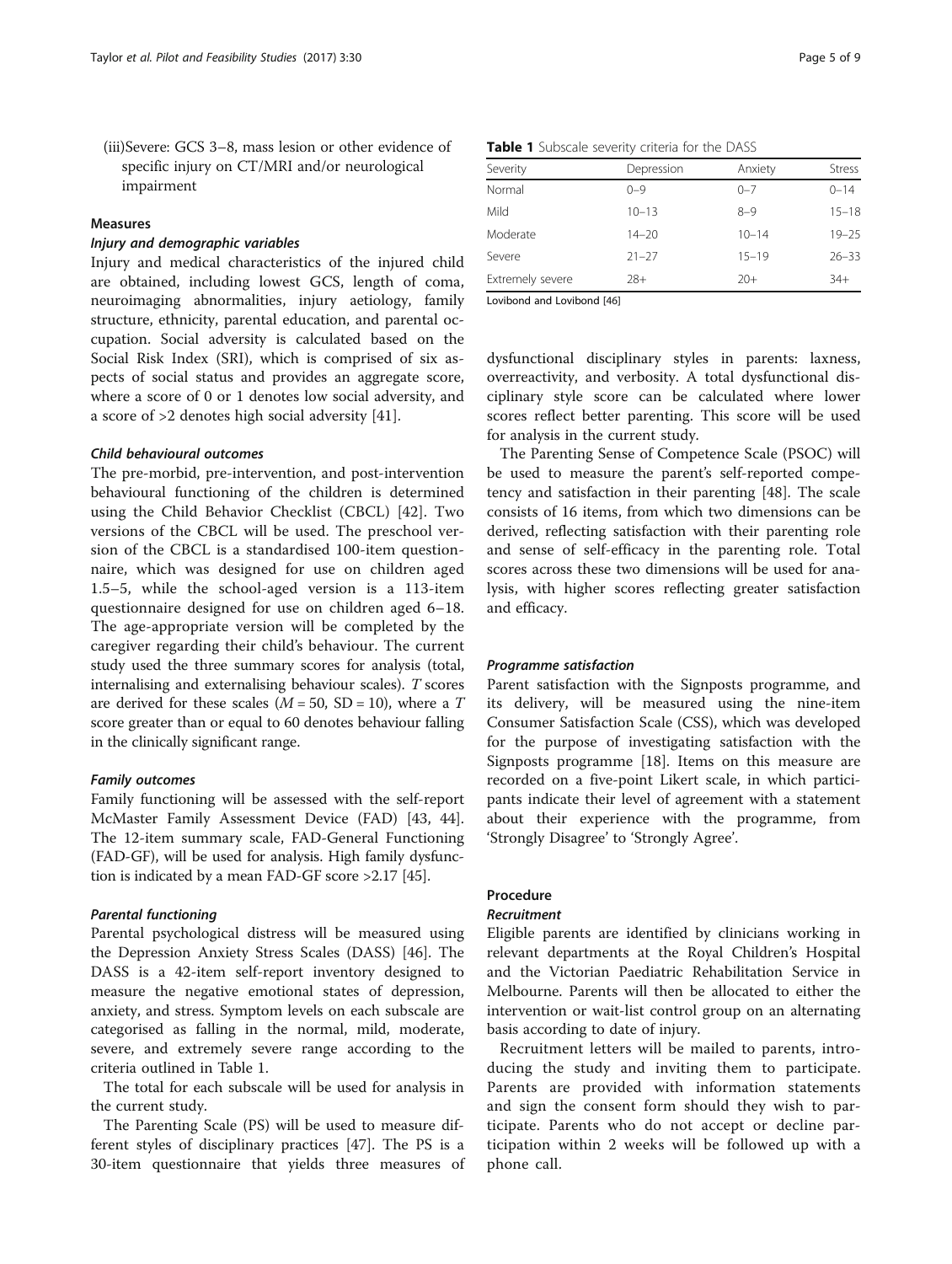# Data collection

Data will be recorded to capture the number of eligible parents approached, the number who consented to the programme, and the number who successfully completed the programme, as well as reasons for nonparticipation and non-completion.

Questionnaires will be administered using a secure online data collection instrument (RedCap), with parents sent web links at the appropriate time points. Upon enrolment in the study, parents will be sent the web-link questionnaires and asked to complete the outcome measure questionnaires retrospectively, reporting on their child and family's functioning prior to the TBI. It is acknowledged that this may be vulnerable to parent reporting bias, particularly where children are several years post-injury. However, evidence suggests that post-TBI behavioural problems may not emerge or present for intervention until several years post-injury [\[10, 11](#page-7-0)], which means that including families several years postinjury more closely mirrors the clinical setting. It therefore seems reasonable to include such families in this feasibility study. Future research may aim to minimise this bias by reducing the eligible time since injury.

Prior to commencing the programme, approximately 1 month following initial questionnaire completion, parents will be asked to complete the measures again with regard to their family and child's current functioning. Outcome questionnaires will again be sent in the form of web links via email immediately after the intervention and 4 months post-intervention. The approximate timeline for completion of these questionnaires is summarised in Table 2.

Table 2 Summary of measures used

| Construct                                            | Measure                                |   |               | Time point |   |
|------------------------------------------------------|----------------------------------------|---|---------------|------------|---|
|                                                      |                                        | 1 | $\mathcal{P}$ | 3          | 4 |
| Socioeconomic status                                 | Social Risk Index                      |   |               |            |   |
| Outcome measures                                     |                                        |   |               |            |   |
| Child behavioural outcomes                           | Child Behavior Checklist               |   |               |            |   |
| Family outcomes                                      | McMaster Family<br>Assessment Device   |   |               |            |   |
| Parental functioning                                 |                                        |   |               |            |   |
| Parental psychological distress                      | Depression Anxiety<br>Stress Scales    |   |               |            |   |
| Confidence and satisfaction<br>in the parenting role | Parenting Sense of<br>Competence Scale |   |               |            |   |
| Disciplinary practices                               | Parenting Scale                        |   |               |            |   |
| Programme satisfaction                               | Consumer Satisfaction<br>Scale         |   |               | a          |   |

Time point  $1$  = retrospectively completed about pre-injury behaviour,  $2$  = preintervention,  $3 =$  post-intervention,  $4 = 4$  months post-intervention <sup>a</sup>Intervention group only

#### Intervention procedure

Prior to commencement of this study, the Signposts clinician will complete the Professional Training Workshop through the Parenting Research Centre in Melbourne, where the original Signposts programme was developed. Workbooks and modules used in the current study are in the original hard copy form, available through the Parenting Research Centre. In addition, this project uses the stand-alone adjunct module 'Dealing with a head injury in the family', developed by Woods and colleagues [[20\]](#page-7-0).

Children must be at least 3 months post-injury before their parents commence the programme. When ready to commence the programme, participants engage in an initial face-to-face interview with the Signposts clinician, which provides the opportunity to build rapport and further explain the requirements of the programme, including demonstration of the iPads and the videoconferencing software. Initial modules required to begin the programme (1–3, 8, and 9) are provided at this session. The programme is commenced after this initial interview.

Parents work through module booklets in their own time and complete the relevant tasks in their workbook. On five occasions, approximately 2 weeks apart, parents engage in a one-on-one videoconference session with the Signposts clinician. The session follows the suggested structure for telephone support from the practitioner manual, which generally aims to support parents in completing homework and answer any questions or concerns that may arise.

In line with previous research [\[21](#page-7-0)], some programme modules were grouped together for logistical purposes. The approximate timeline for the completion of modules and videoconference sessions is presented in Table [3](#page-6-0). Aside from the initial modules provided at the preintervention interview, subsequent modules (4–7) are individually sent to the family via post, as needed.

### Sample size

The current feasibility study sample will aim to consist of 15 parents who will participate in the intervention and a further 15 allocated to the wait-list control group. Studies also exploring the feasibility of family-centred behaviour interventions in this population used similar sample sizes [\[49](#page-8-0)–[52](#page-8-0)] and detected promising preliminary results. With recruitment in this population frequently difficult and slow, we aim to measure the duration of time taken to recruit this sample in order to guide estimates of recruitment duration for a larger RCT.

# Data analysis

Frequencies and percentages will be used to describe the population across key demographic and injury variables. We will compare the intervention and wait-list control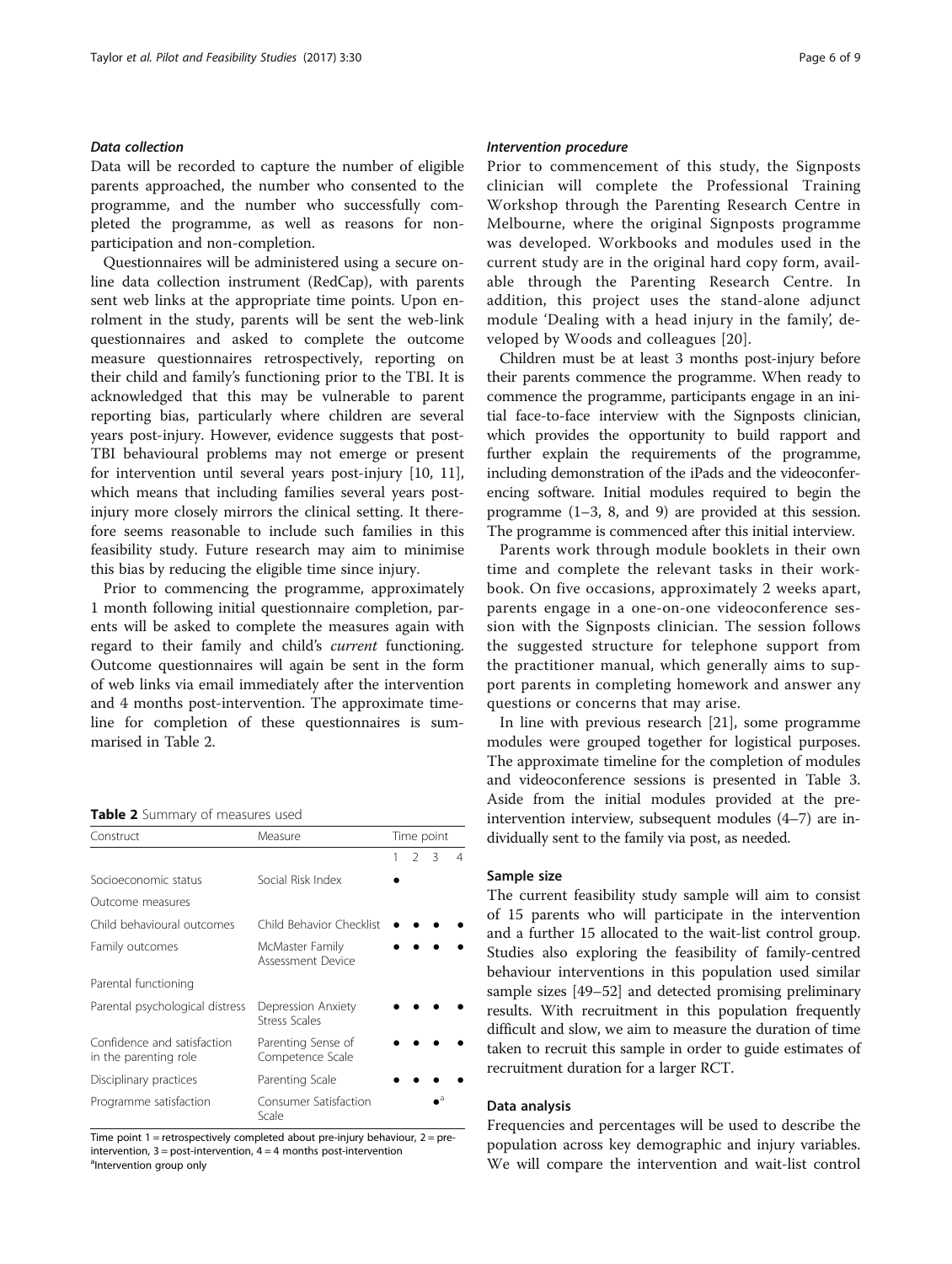<span id="page-6-0"></span>

| Table 3 Programme for completion of Signposts programme |  |  |
|---------------------------------------------------------|--|--|
| with online clinician support                           |  |  |

| Week     | Parent homework                                                               | Clinician contact                                                       |
|----------|-------------------------------------------------------------------------------|-------------------------------------------------------------------------|
| $\Omega$ |                                                                               | Pre-intervention interview                                              |
| 1        | Read modules 1-3, 8, and 9<br>Begin homework                                  |                                                                         |
| 2        | Complete homework for modules<br>$1-3$ , 8, and 9 prior to<br>videoconference | Videoconference #1<br>Homework reviewed for<br>modules $1-3$ , 8, and 9 |
| 3        | Read module 4<br>Begin homework                                               |                                                                         |
| 4        | Complete homework for module<br>4 prior to videoconference                    | Videoconference #2<br>Homework reviewed for<br>module 4                 |
| 5        | Read module 5<br>Begin homework                                               |                                                                         |
| 6        | Complete homework for module<br>5 prior to videoconference                    | Videoconference #3<br>Homework reviewed for<br>module 5                 |
| 7        | Read module 6<br>Begin homework                                               |                                                                         |
| 8        | Complete homework for module<br>6 prior to videoconference                    | Videoconference #4<br>Homework reviewed for<br>module 6                 |
| 9        | Read module 7<br>Begin homework                                               |                                                                         |
| 10       | Complete homework for module<br>7 prior to videoconference                    | Videoconference #5<br>Homework reviewed for<br>module 7                 |
| 11       | Complete post-intervention<br>questionnaires<br>Return iPad                   |                                                                         |

groups across key variables (age at injury, injury severity, social risk, pre-injury behaviour, and pre-intervention behaviour) to detect any significant difference which may later compromise the generalisation of the findings.

Investigating the feasibility, clinical practicality, and acceptability of Signposts with videoconferencing support will be exploratory in nature. The objective is to collect information on ease of use, participant satisfaction, homework completion rates, programme completion and adherence, and attrition rates. Rates of programme attrition will be reported, as well as consumer satisfaction with the programme (reported as mean scores and percentages for items on the CSS).

To examine preliminary data on the impact of the programme on key outcome areas, we will compare the post-intervention scores on the CBCL scales, FAD, DASS, PS, and PSOC across the intervention and control groups and will report the mean and standard deviation of each group across these measures. To report preliminary findings on the maintenance of any treatment effects, means and standard deviations will be reported to assess any change within the intervention group from postintervention to 4-month follow-up across the CBCL scales,

FAD, DASS, PS, and PSOC. These findings may inform efficacy estimates for a larger RCT.

#### **Discussion**

This study is the first to investigate the feasibility and efficacy of a parenting training programme using videoconferencing as the support mode, for decreasing undesirable behaviours in children who sustained a TBI at an early age and improving parental post-TBI outcomes, such as mental health and sense of parenting efficacy. Preliminary findings of feasibility and efficacy of Signposts when delivered with an online support mode will pave the way for use of this method in a larger randomised controlled trial, with the aim of translation into clinical settings. For many families, when implemented clinically, online programme delivery would provide the opportunity to access services which would otherwise be costly and time consuming, particularly for those from more challenging socioeconomic backgrounds, or living in rural settings. This initial study also lays the foundation to further develop Signposts materials to be fully provided online.

#### Abbreviations

CBCL: Child Behavior Checklist; CSS: Consumer Satisfaction Scale; DASS: Depression Anxiety Stress Scale; FAD: Family Assessment Device; FAD-GF: Family Assessment Device-General Functioning; GCS: Glasgow Coma Scale; PS: Parenting Scale; PSOC: Parenting Sense of Competence Scale; SRI: Social Risk Index; TBI: Traumatic brain injury

#### Funding

This research will be funded by the Victorian Government Operational Infrastructure Scheme.

#### Availability of data and materials

Not applicable—this manuscript outlines a protocol.

#### Author's contributions

All authors contributed to the writing of this manuscript, as well as contributed to the conception and design of this study. All authors read and approved the final manuscript.

#### Competing interests

The authors declare that they have no competing interests.

#### Consent for publication

Not applicable.

#### Ethics approval and consent to participate

This research received ethics approval from the Human Research Ethics Committee of the Royal Children's Hospital, Melbourne (HREC 24011). Informed consent is obtained from all participants.

#### Publisher's Note

Springer Nature remains neutral with regard to jurisdictional claims in published maps and institutional affiliations.

#### Author details

<sup>1</sup> Child Neuropsychology, Murdoch Childrens Research Institute, 50 Flemington Rd, Parkville, Victoria 3052, Australia. <sup>2</sup>Psychological Sciences Monash University, Melbourne, Australia. <sup>3</sup>Psychological Sciences, University of Melbourne, Melbourne, Australia. <sup>4</sup>Psychology Service, Royal Children's Hospital, Melbourne, Australia. <sup>5</sup>Department of Paediatrics, University of Melbourne, Melbourne, Australia. <sup>6</sup>Parenting Research Centre, Melbourne Australia.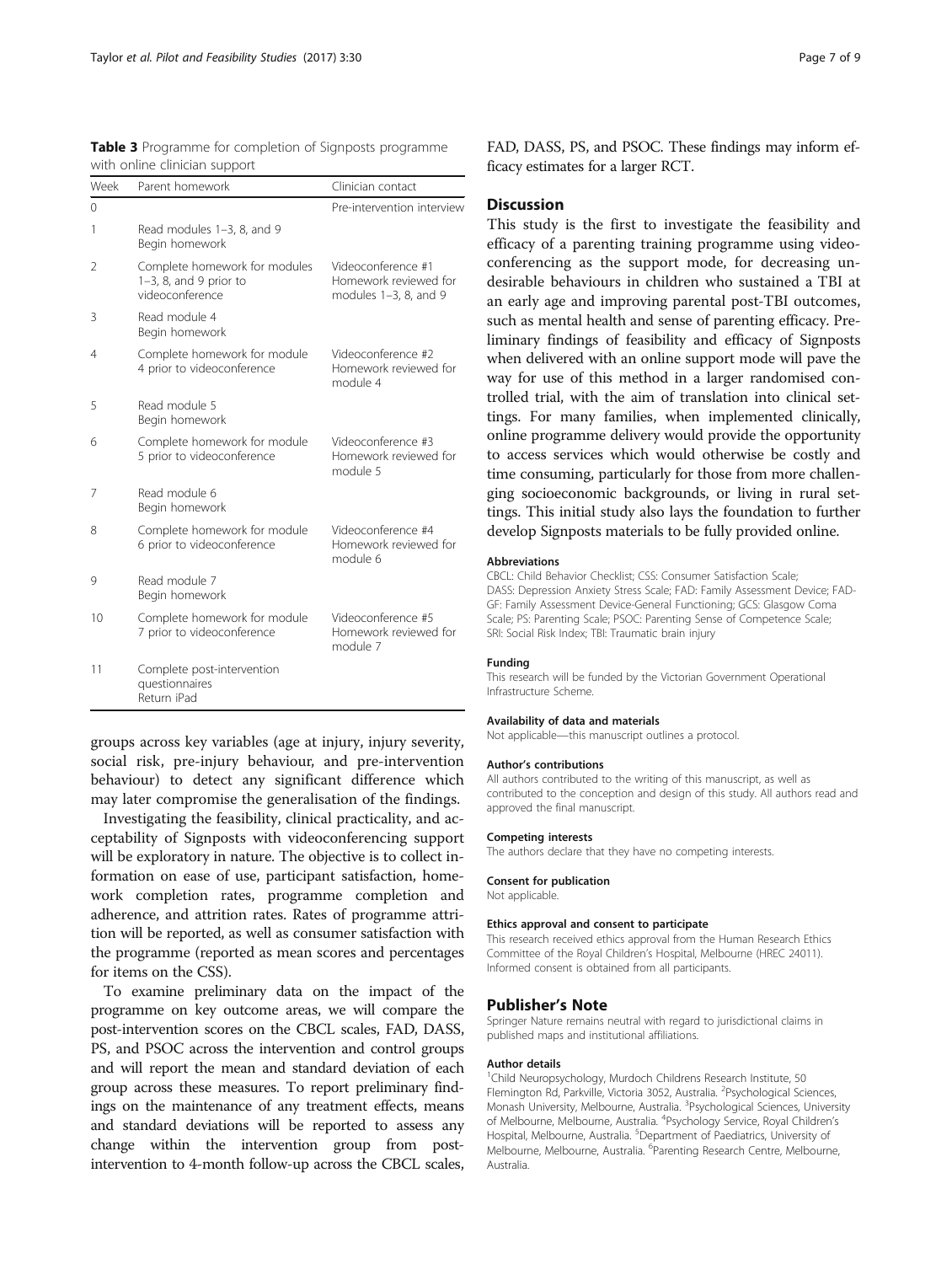#### <span id="page-7-0"></span>Received: 16 November 2016 Accepted: 3 May 2017 Published online: 31 May 2017

#### References

- 1. Fletcher JM, Ewing-Cobbs L, Francis DJ, Levin HS. Variability in outcomes after traumatic brain injury in children: a developmental perspective. In Traumatic head injury in children. Edited by Broman S, Michel ME. New York: Oxford University Press; 1995:3-21.
- Babikian T, Asarnow R. Neurocognitive outcomes and recovery after pediatric TBI: meta-analytic review of the literature. Neuropsychology. 2009; 23:283.
- 3. Asarnow RF, Satz P, Light R, Lewis R, Neumann E. Behavior problems and adaptive functioning in children with mild and severe closed head injury. J Pediatr Psychol. 1991;16:543–55.
- 4. Andrews T, Rose F, Johnson D. Social and behavioural effects of traumatic brain injury in children. Brain Inj. 1998;12:133–8.
- 5. Cole WR, Gerring JP, Gray RM, Vasa RA, Salorio CF, Grados M, Christensen JR, Slomine BS. Prevalence of aggressive behaviour after severe paediatric traumatic brain injury. Brain Inj. 2008;22:932–9.
- 6. Ganesalingam K, Sanson A, Anderson V, Yeates KO. Self-regulation and social and behavioral functioning following childhood traumatic brain injury. J Int Neuropsychol Soc. 2006;12:609–21.
- 7. Rutter M, Chadwick O, Shaffer D. Head injury. In Developmental Neuropsychiatry. Edited by Rutter M. New York: Guilford Publications, Incorporated; 1983.
- 8. Rosema S, Crowe LM, Anderson V, Social function in children and adolescents after traumatic brain injury: a systematic review 1989-2011. J Neurotrauma. 2012;29:1277–91.
- Max JE, Robertson BAM, Lansing AE. The phenomenology of personality change due to traumatic brain injury in children and adolescents. J Neuropsychiatry Clin Neurosci. 2001;13:161–70.
- 10. Schwartz L, Taylor HG, Drotar D, Yeates KO, Wade SL, Stancin T. Long-term behavior problems following pediatric traumatic brain injury: prevalence, predictors, and correlates. J Pediatr Psychol. 2003;28:251–63.
- 11. McKinlay A, Grace R, Horwood L, Fergusson D, MacFarlane M. Long-term behavioural outcomes of pre‐school mild traumatic brain injury. Child Care Health Dev. 2010;36:22–30.
- 12. Catroppa C, Godfrey C, Rosenfeld JV, Hearps SS, Anderson VA. Functional recovery ten years after pediatric traumatic brain injury: outcomes and predictors. J Neurotrauma. 2012;29:2539–47.
- 13. Williams WH, McAuliffe KA, Cohen MH, Parsonage M, Ramsbotham J. Traumatic brain injury and juvenile offending: complex causal links offer multiple targets to reduce crime. J Head Trauma Rehabil. 2015;30:69–74.
- 14. Taylor HG, Yeates KO, Wade SL, Drotar D, Stancin T, Burant C. Bidirectional child–family influences on outcomes of traumatic brain injury in children. J Int Neuropsychol Soc. 2001;7:755–67.
- 15. Woods D, Catroppa C, Barnett P, Anderson VA. Parental disciplinary practices following acquired brain injury in children. Dev Neurorehabil. 2011;14:274–82.
- 16. Raj SP, Wade SL, Cassedy A, Taylor HG, Stancin T, Brown TM, Kirkwood MW. Parent psychological functioning and communication predict externalizing behavior problems after pediatric traumatic brain injury. J Pediatr Psychol. 2014;39:84–95.
- 17. Micklewright JL, King TZ, O'Toole K, Henrich C, Floyd FJ. Parental distress, parenting practices, and child adaptive outcomes following traumatic brain injury. J Int Neuropsychol Soc. 2012;18:343–50.
- 18. Hudson A, Matthews J, Gavidia‐Payne S, Cameron C, Mildon R, Radler G, Nankervis K. Evaluation of an intervention system for parents of children with intellectual disability and challenging behaviour. J Intellect Disabil Res. 2003;47:238–49.
- 19. Hudson A, Cameron C, Matthews J. The wide-scale implementation of a support program for parents of children with an intellectual disability and difficult behaviour. J Intellect Dev Disabil. 2008;33:117–26.
- 20. Woods D, Catroppa C, Anderson V. Dealing with a head injury in the family (ABI Booklet). Collingwood: Gill Miller Press; 2008.
- 21. Woods D, Catroppa C, Giallo R, Matthews J, Anderson V. Feasibility and consumer satisfaction ratings following an intervention for families who have a child with acquired brain injury. NeuroRehabilitation. 2012;30:189–98.
- 22. Woods D, Catroppa C, Godfrey C, Giallo R, Matthews J, Anderson V. Challenging behaviours following paediatric acquired brain injury (ABI): the

clinical utility for a manualised behavioural intervention programme. Soc Care Neurodisability. 2014;5:145–59.

- 23. Woods D, Catroppa C, Godfrey C, Anderson V, Long-term maintenance of treatment effects following intervention for families with children who have acquired brain injury. Soc Care Neurodisability. 2014;5:70–82.
- 24. Oh H, Rizo C, Enkin M, Jadad A: What is eHealth (3): a systematic review of published definitions. J Med Internet Res. 2005;7:e1. [https://www.ncbi.nlm.](https://www.ncbi.nlm.nih.gov/pmc/articles/PMC1550636/) [nih.gov/pmc/articles/PMC1550636/.](https://www.ncbi.nlm.nih.gov/pmc/articles/PMC1550636/)
- 25. Wade SL, Wolfe CR, Pestian JP. A web-based family problem-solving intervention for families of children with traumatic brain injury. Behav Res Methods Instrum Comput. 2004;36:261–9.
- 26. Antonini T, Raj S, Oberjohn K, Wade S. An online positive parenting skills programme for paediatric traumatic brain injury: feasibility and parental satisfaction. J Telemed Telecare. 2012;18:333–8.
- 27. Wade SL, Carey J, Wolfe CR. An online family intervention to reduce parental distress following pediatric brain injury. J Consult Clin Psychol. 2006;74:445.
- 28. Rietdijk R, Togher L, Power E. Supporting family members of people with traumatic brain injury using telehealth: a systematic review. J Rehabil Med. 2012;44:913–21.
- 29. Conoley JC, Sheridan SM. Pediatric traumatic brain injury: challenges and interventions for families. J Learn Disabil. 1996;29:662–9.
- 30. Berry JG, Jamieson LM, Harrison JE. Head and traumatic brain injuries among Australian children, July 2000–June 2006. Inj Prev. 2010;16:198–202.
- 31. Richardson LK, Christopher Frueh B, Grubaugh AL, Egede L, Elhai JD. Current directions in videoconferencing tele‐mental health research. Clin Psychol Sci Pract. 2009;16:323–38.
- 32. Cuevas CDL, Arredondo MT, Cabrera MF, Sulzenbacher H, Meise U. Randomized clinical trial of telepsychiatry through videoconference versus face-to-face conventional psychiatric treatment. Telemed J E-Health. 2006; 12:341–50.
- 33. Stubbings DR, Rees CS, Roberts LD, Kane RT. Comparing in-person to videoconference-based cognitive behavioral therapy for mood and anxiety disorders: randomized controlled trial. J Med Internet Res. 2013;15:e258.
- 34. Pesämaa L, Ebeling H, Kuusimäki M-L, Winblad I, Isohanni M, Moilanen I. Videoconferencing in child and adolescent telepsychiatry: a systematic review of the literature. J Telemed Telecare. 2004;10:187–92.
- 35. Taylor HG, Alden J. Age-related differences in outcomes following childhood brain insults: an introduction and overview. J Int Neuropsychol Soc. 1997;3:555-67.
- 36. Anderson VA, Morse SA, Catroppa C, Haritou F, Rosenfeld JV. Thirty month outcome from early childhood head injury: a prospective analysis of neurobehavioural recovery. Brain. 2004;127:2608–20.
- 37. Anderson VA, Catroppa C, Haritou F, Morse S, Rosenfeld JV. Identifying factors contributing to child and family outcome 30 months after traumatic brain injury in children. J Neurol Neurosurg Psychiatry. 2005;76:401–8.
- 38. Anderson VA, Catroppa C, Haritou F, Morse S, Pentland L, Rosenfeld J, Stargatt R. Predictors of acute child and family outcome following traumatic brain injury in children. Pediatr Neurosurg. 2001;34:138–48.
- 39. Reilly PL, Simpson DA, Sprod R, Thomas L. Assessing the conscious level in infants and young children: a paediatric version of the Glasgow Coma Scale. Childs Nerv Syst. 1988;4:30–3.
- 40. Teasdale G, Jennett B. Assessment of coma and impaired consciousness: a practical scale. Lancet. 1974;304:81–4.
- 41. Roberts G, Howard K, Spittle AJ, Brown NC, Anderson PJ, Doyle LW. Rates of early intervention services in very preterm children with developmental disabilities at age 2 years. J Paediatr Child Health. 2008;44:276–80.
- 42. Achenbach TM, Rescorla LA. Manual for the ASEBA Preschool Forms & Profiles. Burlington: University of Vermont, Research Center for Children, Youth, and Families; 2000.
- 43. Miller IW, Epstein NB, Bishop DS, Keitner GI. The McMaster family assessment device: reliability and validity. J Marital Fam Ther. 1985;11:345–56.
- 44. Epstein NB, Baldwin LM, Bishop DS. The McMaster family assessment device. J Marital Fam Ther. 1983;9:171–80.
- 45. Byles J, Byrne C, Boyle MH, Offord DR. Ontario Child Health Study: reliability and validity of the general functioning subscale of the McMaster Family Assessment Device. Fam Process. 1988;27:97–104.
- 46. Lovibond S, Lovibond P. Manual for the Depression Anxiety Stress Scales. Sydney: Psychology Foundation of Australia; 1995.
- 47. Arnold DS, O'Leary SG, Wolff LS, Acker MM. The Parenting Scale: a measure of dysfunctional parenting in discipline situations. Psychol Assess. 1993;5:137.